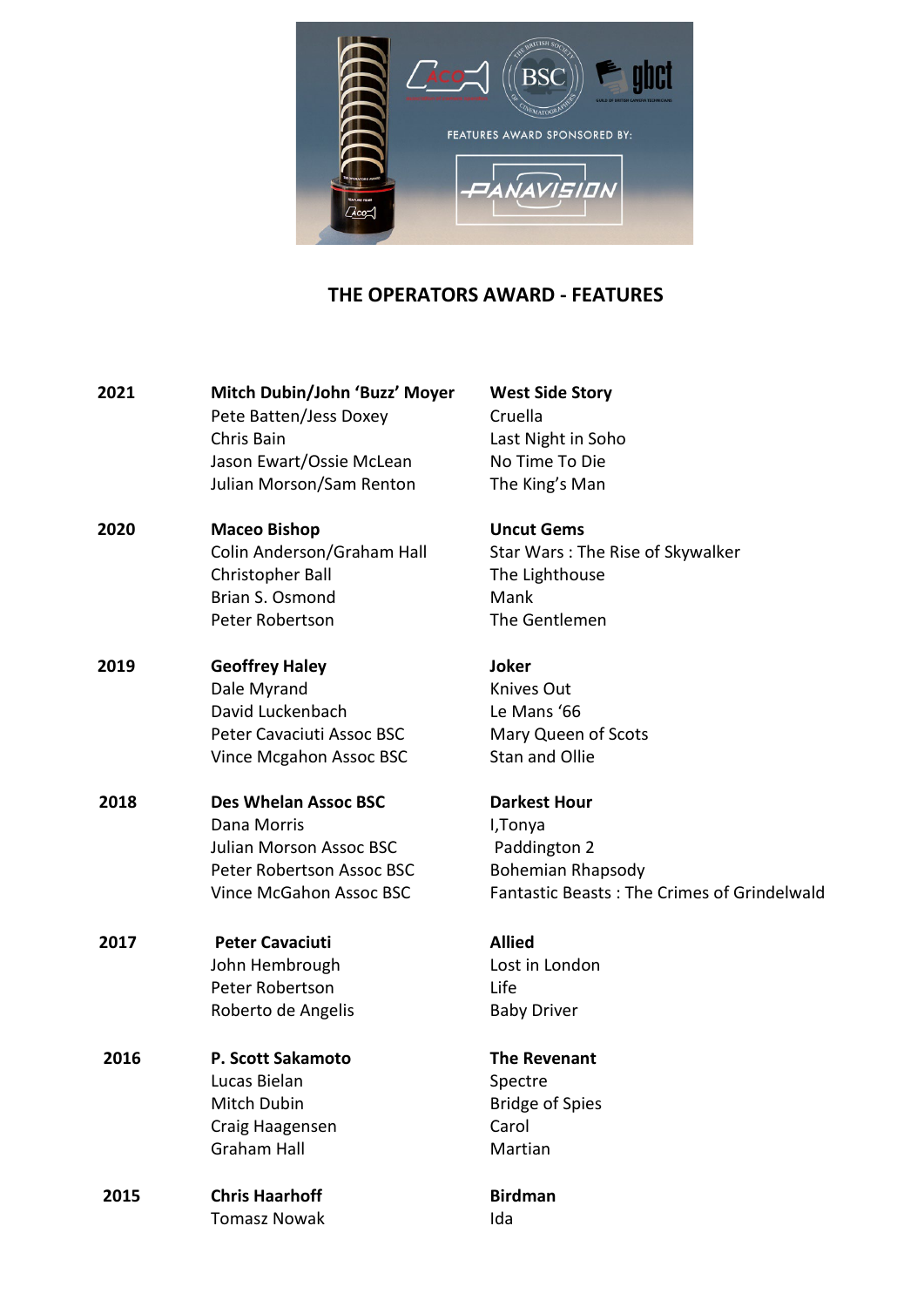Chris Squires Whiplash Des Whelan Fury

**2014 Peter Taylor Gravity**  Pete Cavaciuti **Muppets Most Wanted**<br> **Paul Donachie** Mandela: Long Walk to Mandela: Long Walk to Freedom Stuart Howell **Example 20** Under the Skin Gary Spratling Maleficent

| 2013 | <b>Peter Robertson</b> | Anna Karenina                   |
|------|------------------------|---------------------------------|
|      | Colin Anderson         | <b>Star Trek: Into Darkness</b> |
|      | Lucas Bielan           | Life of Pi                      |
|      | Mitch Dubin            | Lincoln                         |
|      | Mark Goellnicht        | The Great Gatsby                |
|      | Zac Nicholson          | Les Miserables                  |
| 2012 | <b>David Worley</b>    | The Girl with the Dragon Tattoo |
|      | Mitch Dubin            | War Horse                       |

 Vince McGahon Sherlock Holmes: A Game of Shadows George Richmond Snow White and the Huntsman Gary Spratling **Prometheus** Des Whelan **Dark Shadows** 

Joseph V Cicio Black Swan Zac Nicholson The King's Speech Peter Rosenfeld The Social Network Jorg Widmer The Tree of Life

# **2011 Michael Proudfoot Harry Potter and the Deathly Hallows: Part 2**  Des Whelan Captain America: The First Avenger

## THE GBCT CAMERA OPERATOR'S AWARD – WINNERS Sponsored by PANAVISION

Due to a variety of issues, the presentation of the GBCT Operators Award and the GBCT Focus Puller's Knob Award were discontinued.

| The last recipient of the GBCT Camera Operators Award was:- |  |
|-------------------------------------------------------------|--|
|-------------------------------------------------------------|--|

| 2006 | <b>Roger Pearce GBCT</b>                                | <b>Casino Royale</b>         |  |  |
|------|---------------------------------------------------------|------------------------------|--|--|
|      | (presented at the GBCT's 'A Night to Remember' in 2007) |                              |  |  |
| 2005 | <b>Peter Cavaciuti GBCCT</b>                            | Elizabeth (TV)               |  |  |
| 2004 | <b>Trevor Coop GBCT</b>                                 | <b>Closer</b>                |  |  |
| 2003 | <b>Peter Taylor GBCT</b>                                | Love Actually                |  |  |
| 2002 | <b>David Worley GBCT</b>                                | <b>Reign of Fire</b>         |  |  |
| 2001 | <b>Martin Hume GBCT &amp; Martin Kenzie GBCT</b>        | <b>Band of Brothers (TV)</b> |  |  |
| 2000 | <b>Peter Taylor GBCT</b>                                | Gladiator                    |  |  |
| 1999 | <b>Philip Sindall GBCT</b>                              | <b>Shakespeare in Love</b>   |  |  |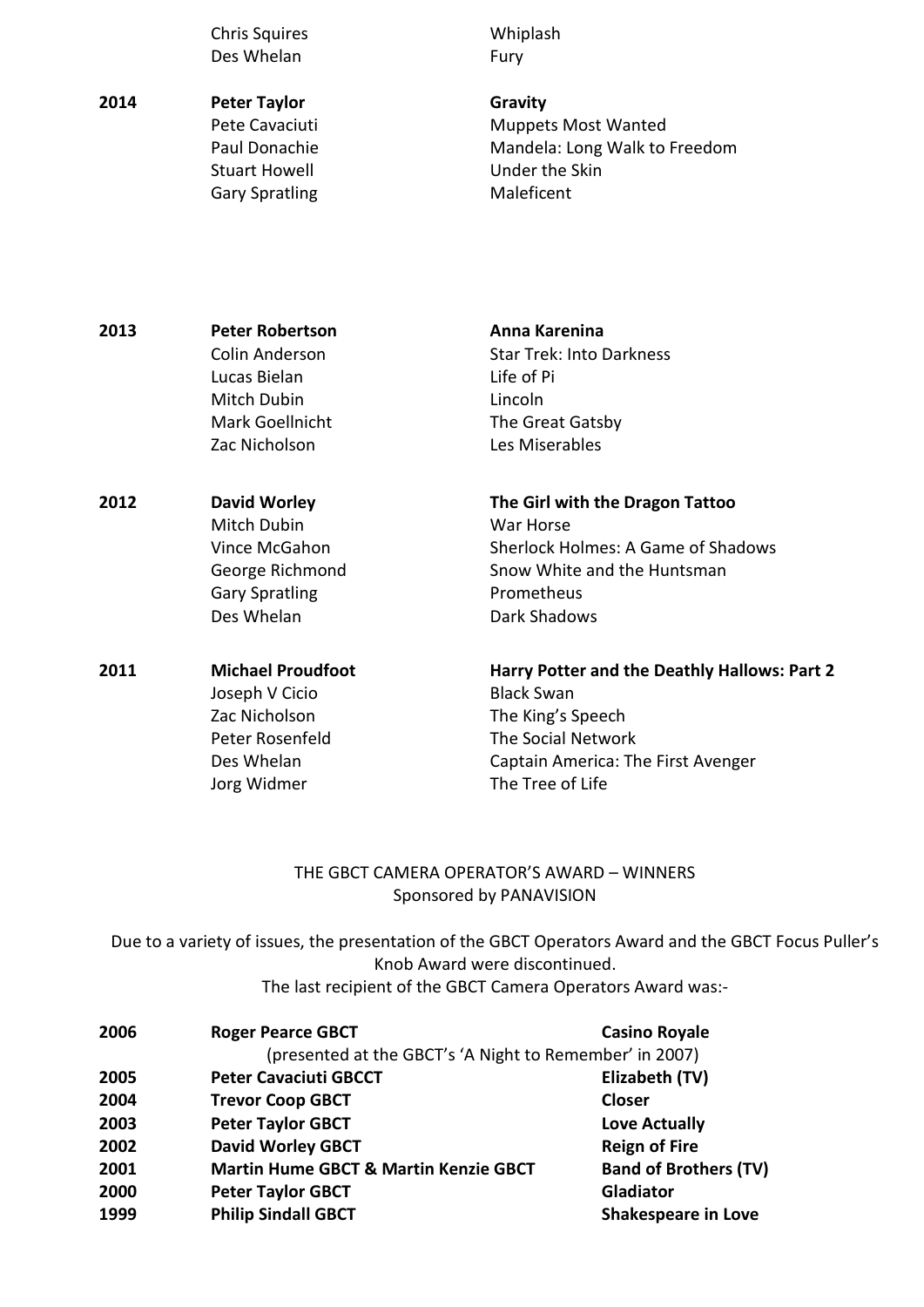| 1998 | <b>Freddie Cooper GBCT</b>  | <b>LIFETIN</b> |
|------|-----------------------------|----------------|
| 1997 | <b>Martin Kenzie GBCT</b>   | Hamlet         |
| 1996 | <b>Roger Pearce GBCT</b>    | Golden         |
| 1994 | <b>David Worley GBCT</b>    | Judge D        |
| 1993 | <b>Mike Roberts GBCT</b>    | Shadov         |
| 1992 | <b>Gordon Hayman GBCT</b>   | Cape F         |
| 1991 | Janos Kende & Yves Agostini | Cyrano         |
| 1990 | <b>Gordon Hayman GBCT</b>   | Glory          |
| 1989 | <b>Mike Roberts GBCT</b>    | <b>Mississ</b> |
|      |                             |                |

**1998 Freddie Cooper GBCT LIFETIME ACHIEVEMENT Goldeneye Judge Dredd Shadowlands Cape Fear 1991 Cyrano de Bergerac**<br>**Glory Mississippi Burning**